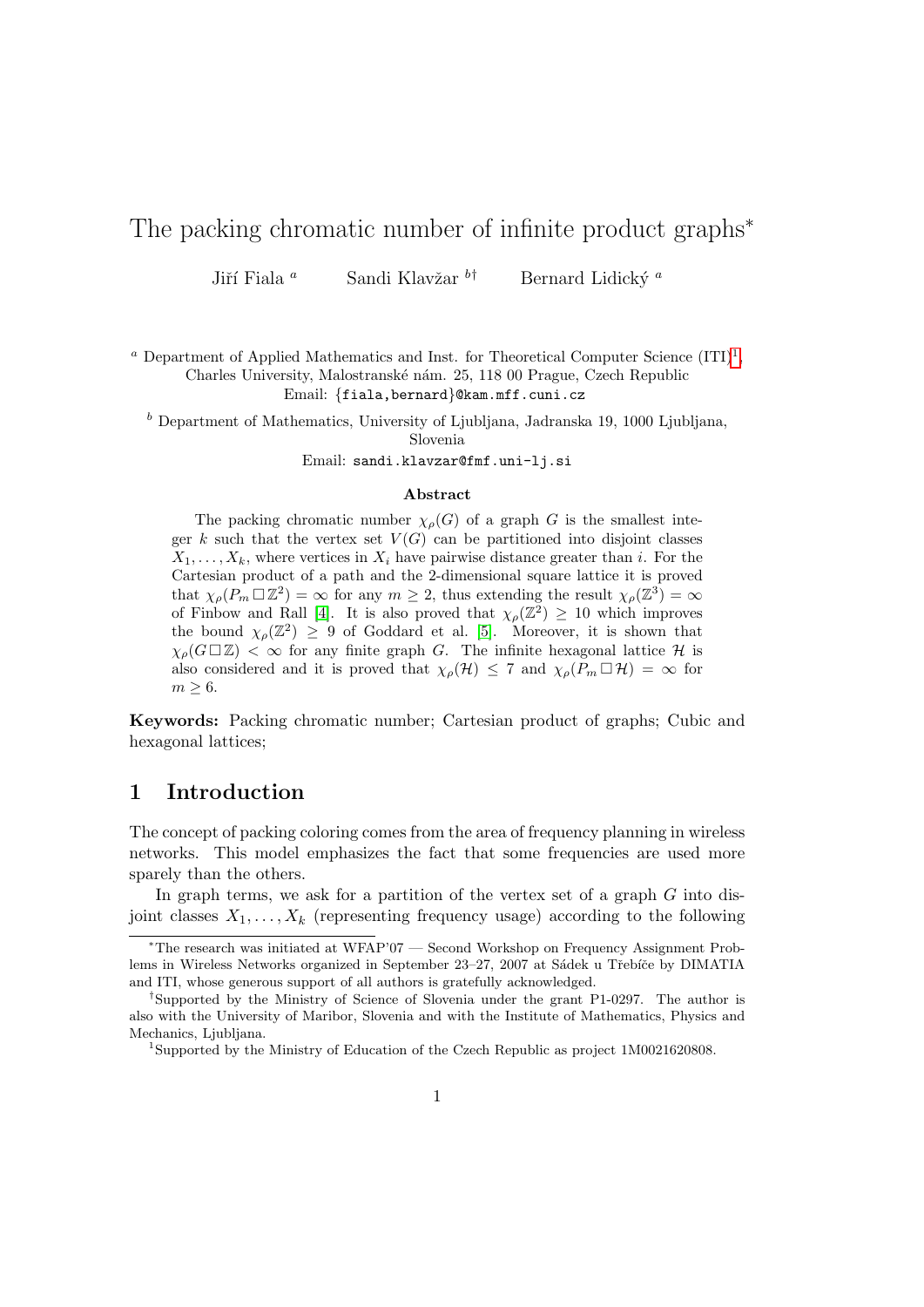constraints. Each color class  $X_i$  should be an *i-packing*, that is, a set of vertices with the property that any distinct pair  $u, v \in X_i$  satisfies  $dist(u, v) > i$ . Here  $dist(u, v)$  denotes the usual shortest path distance between u and v. Such partition is called a *packing k-coloring*, even though it is allowed that some sets  $X_i$  may be empty. The smallest integer  $k$  for which there exists a packing  $k$ -coloring of  $G$  is called the *packing chromatic number* of G and it is denoted by  $\chi_{\rho}(G)$ . This concept was introduced by Goddard et al. [\[5\]](#page-17-1) under the name *broadcast chromatic number*. The term packing chromatic number was later (even if the corresponding paper was published earlier) proposed by Brešar et al. [\[1\]](#page-17-2).

Sloper [\[7\]](#page-17-3) followed with a closely related concept, the eccentric coloring. An *eccentric coloring* of a graph is a packing coloring in which a vertex  $v$  is colored with a color not larger than the eccentricity of  $v$ . His results among others imply that the infinite 3-regular tree has packing chromatic number 7.

The determination of the packing chromatic number is quite difficult. In particular, it is NP-complete for general graphs [\[5\]](#page-17-1). In addition, in the same paper it was also proved that it is NP-complete to decide whether  $\chi_{\rho}(G) \leq 4$ . But things are much worse: Fiala and Golovach showed that determining  $\chi_o(G)$  is one of few inherent problems that are NP-complete on trees [\[2\]](#page-17-4).

The following interesting phenomena was the starting point for our investigations. The packing chromatic number of the infinite square lattice  $\mathbb{Z}^2$  is finite, more precisely, Goddard et al. [\[5\]](#page-17-1) showed that it lies between 9 and 23. In Theorem [3.11](#page-10-0) we improve the lower bound to 10. On the other hand, Finbow and Rall [\[4\]](#page-17-0) proved that the packing chromatic number of the infinite cubic lattice  $\mathbb{Z}^3$  is unbounded. So where does a step from a finite number to the infinity occur? In Section [3](#page-3-0) we prove that the packing chromatic number is unbounded already on two layers of the square lattice, that is,  $\chi_{\rho}(P_2 \Box \mathbb{Z}^2) = \infty$ . On the other hand, in the next section we prove that  $\chi_{\rho}(G \square \mathbb{Z}) < \infty$  for any finite graph G, hence in particular  $\chi_{\rho}(P_n \Box P_m \Box \mathbb{Z}) < \infty$  for arbitrary m and n. In fact, we prove a slightly more general theorem: for the strong product of the complete graph on  $n \geq 1$  vertices  $K_n$ with the two-way infinite path we have  $\chi_{\rho}(K_n \boxtimes \mathbb{Z}) < 4^n$ .

Just like square and cubic lattices, the hexagonal lattice  $\mathcal H$  is important in different applications, for instance in the field of frequency assignment. Bres $ar$  et al.  $[1]$ showed that  $6 \leq \chi_{\rho}(\mathcal{H}) \leq 8$  and asserted (without a proof) that the actual lower bound is 7. This was later indeed verified, using a computer, by Vesel [\[8\]](#page-17-5). In Section [4](#page-11-0) we exhibit a tiling of the hexagonal lattice using 7 colors; see Theorem [4.1.](#page-11-1) As a consequence  $\chi_{\rho}(\mathcal{H}) = 7$ . We also investigate the situation of the hexagonal lattice with more hexagonal layers and we prove that  $\chi_{\rho}(P_m \Box \mathcal{H}) = \infty$  for every  $m \geq 6$ .

#### 2 Cartesian products with a single infinite path

The Cartesian product  $G \square H$  of graphs G and H is the graph with vertex set  $V(G) \times V(H)$  where vertices  $(g, h)$  and  $(g', h')$  are adjacent whenever  $gg' \in E(G)$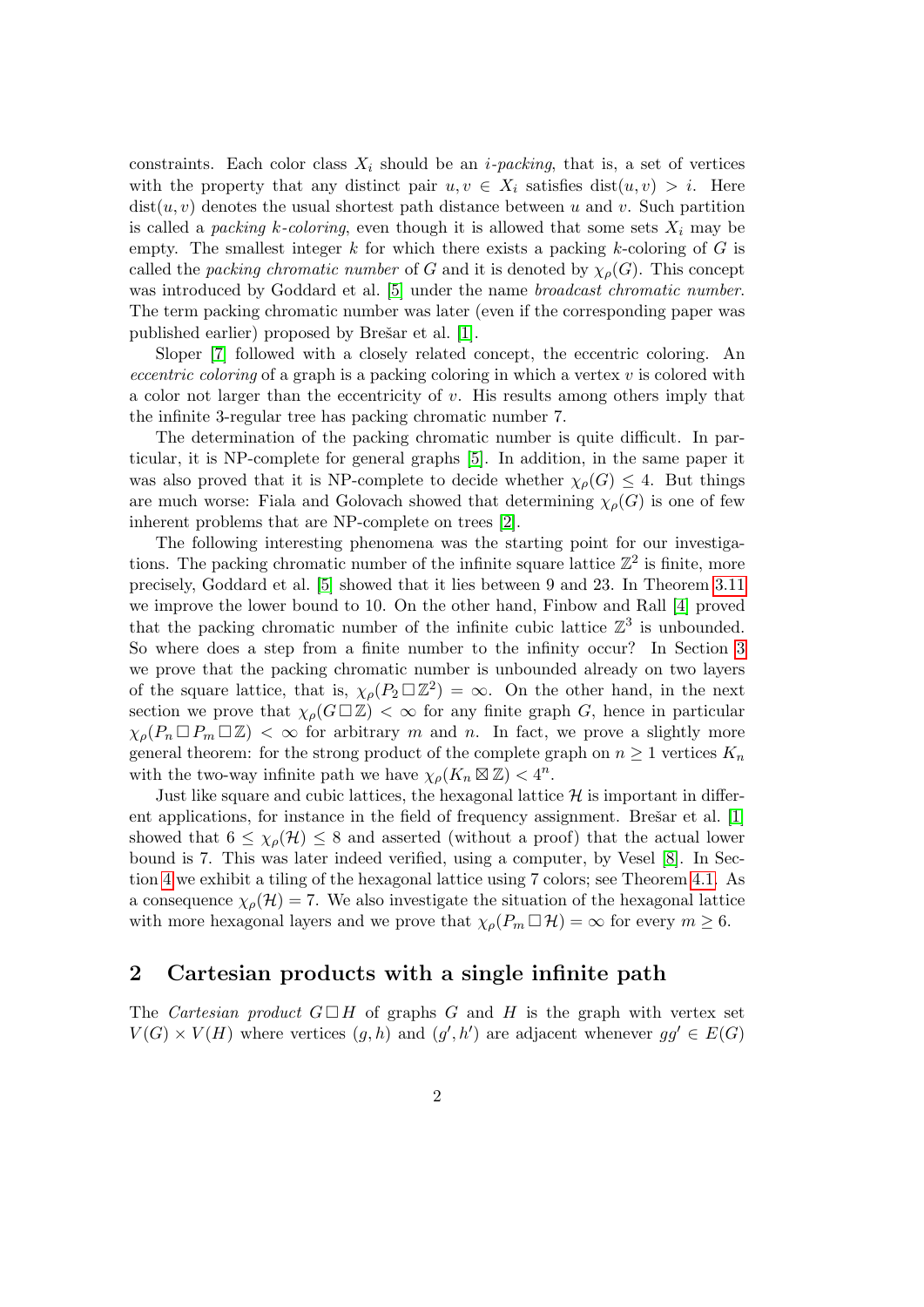and  $h = h'$ , or  $g = g'$  and  $hh' \in E(H)$ . The Cartesian product operation is associative and commutative [\[6\]](#page-17-6). The subgraph of  $G \square H$  induced by  $\{q\} \times V(H)$  is isomorphic to  $H$  and it is called an  $H$ -layer. Similarly one defines the  $G$ -layer for a vertex h of H. The *strong product*  $G \boxtimes H$  of graphs G and H can be described as the graph obtained from  $G \square H$  by adding edges between  $(g, h)$  and  $(g', h')$  provided that  $qq' \in E(G)$  and  $hh' \in E(H)$ . Layers of the strong product are defined as the layers of the Cartesian product.

It will be convenient to present our results by the Cartesian product with the 2-way infinite path  $\mathbb{Z}$ . In this notation the square lattice  $\mathbb{Z}^2$  can be viewed as the product  $\mathbb{Z} \square \mathbb{Z}$  and the cubic lattice  $\mathbb{Z}^3$  as  $\mathbb{Z} \square \mathbb{Z} \square \mathbb{Z}$ .

We first prove that the packing chromatic number of the strong product of the complete graph  $K_n$  with the infinite path is asymptotically exponential in n.

<span id="page-2-1"></span>**Theorem 2.1.** For any  $n \geq 1$  it holds that  $\chi_{\rho}(K_n \boxtimes \mathbb{Z}) < 4^n$  and  $\chi_{\rho}(K_n \boxtimes \mathbb{Z}) =$  $\Omega(e^n)$ .

*Proof.* We first observe that every single infinite path  $\mathbb Z$  allows a packing coloring using colors from k up to  $4k - 1$ , for any  $k > 1$ : we use the coloring pattern  $(k, k+1, k+2, \ldots, 2k-1)$  repeatedly on even vertices and the pattern  $(2k, 2k+1)$  $1, 2k + 2, \ldots, 4k - 1$  on odd vertices. The resulting pattern is

 $(k, 2k, k+1, 2k+1, ..., 2k-1, 3k-1, k, 3k, ..., 2k-2, 4k-2, 2k-1, 4k-1).$ 

To prove the theorem consider Z-layers of  $K_n \boxtimes \mathbb{Z}$ ; see Figure [1.](#page-2-0) We color the *i*-th layer  $\mathbb Z$  with the above pattern by using colors from the interval  $[4^{i-1}, 4^i - 1]$ . This particular packing coloring of  $K_n \boxtimes \mathbb{Z}$  needs  $4^n - 1$  colors in total.



<span id="page-2-0"></span>Figure 1: Decomposition of  $K_n \boxtimes \mathbb{Z}$  into  $\mathbb{Z}$ -layers from Theorem [2.1](#page-2-1) is on the left. The infinite strip of width two of the triangular lattice and its decomposition into Z-layers is on the right.

To show the lower bound we proceed as follows. Let  $N$  be a (large) positive integer and consider the subgraph  $G_N = K_n \boxtimes P_N$  of  $K_n \boxtimes \mathbb{Z}$ . Suppose f is a packing coloring of  $K_n \boxtimes \mathbb{Z}$  using at most c colors. Then for any  $i \geq 1$ , at most  $\left\lceil \frac{N}{i+1} \right\rceil$  vertices of  $G_N$  can have color i. Since  $G_N$  has n N vertices we infer that

$$
\left\lceil \frac{N}{2} \right\rceil + \left\lceil \frac{N}{3} \right\rceil + \left\lceil \frac{N}{4} \right\rceil + \dots + \left\lceil \frac{N}{c+1} \right\rceil \ge n N.
$$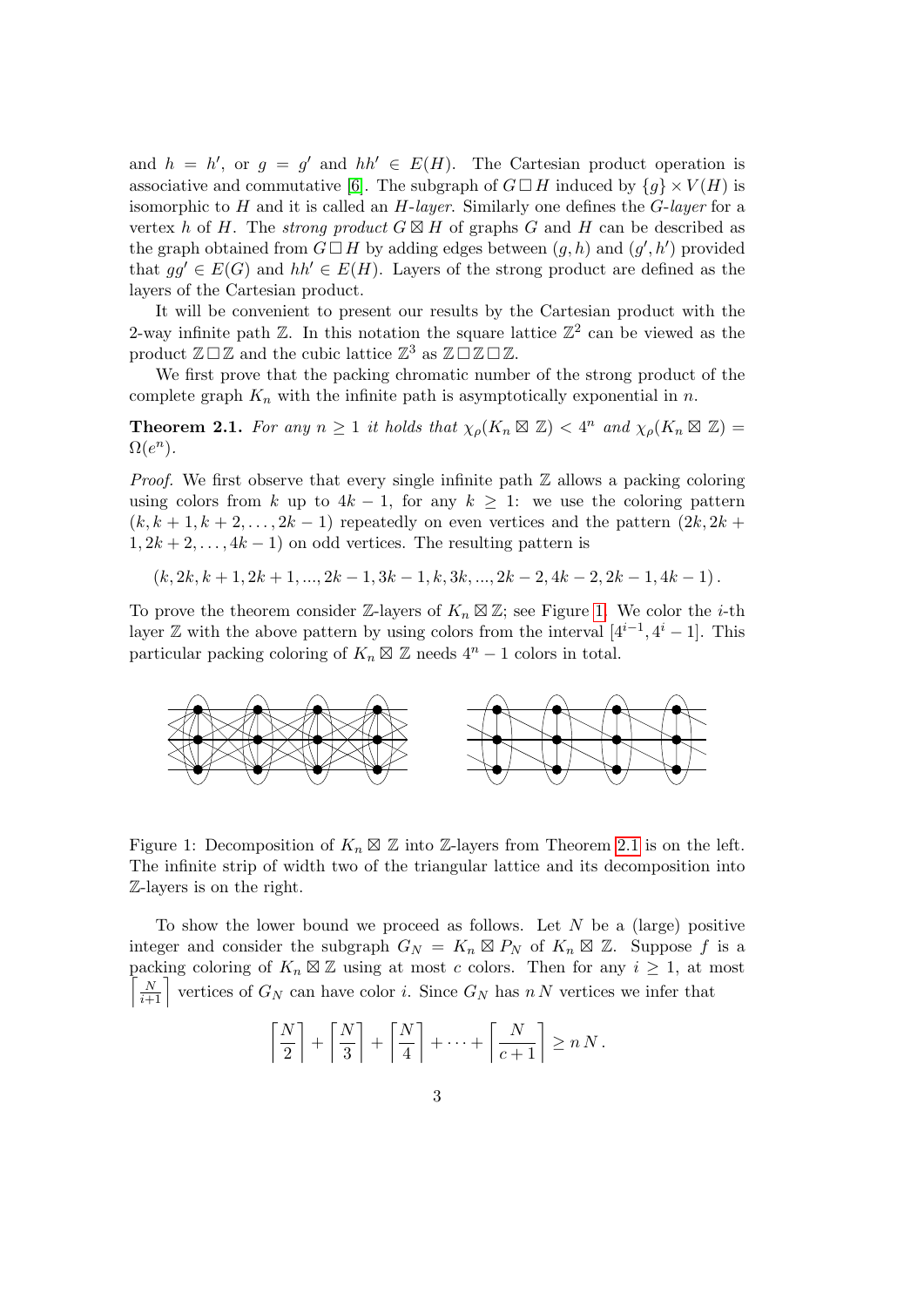Since for any  $k \geq 1$ ,  $\frac{\lceil N/k \rceil}{N} \leq \frac{1}{k} + \frac{1}{N}$  $\frac{1}{N}$ , it follows that

<span id="page-3-1"></span>
$$
1 + \frac{1}{2} + \frac{1}{3} + \frac{1}{4} + \dots + \frac{1}{c+1} \ge n + 1 - \frac{c}{N}.
$$
 (1)

The sum from inequality [\(1\)](#page-3-1) is the  $(c+1)$ 'th harmonic number  $H_{c+1}$ . It is wellknown that  $H_c$  grows about as fast as the natural logarithm of c. Therefore, since c is fixed and  $N$  can be arbitrarily large, we obtain that  $\ln c$  must be of order  $n$  and so c must be of order at least  $e^n$ .  $\Box$ 

<span id="page-3-2"></span>**Corollary 2.2.** For any finite graph  $G$ ,  $\chi_{\rho}(G \Box \mathbb{Z}) < \infty$ .

*Proof.* Let G be of order n, then G is a (spanning) subgraph of  $K_n$ . Therefore  $G \square \mathbb{Z}$ is a (spanning) subgraph of  $K_n \boxtimes \mathbb{Z}$  and by Theorem [2.1](#page-2-1) the assertion follows.  $\Box$ 

Returning to the Cartesian product of paths we observe that Corollary [2.2](#page-3-2) immediately implies that for any  $m, n \geq 1$ ,  $\chi_{\rho}(P_m \Box P_n \Box \mathbb{Z}) < \infty$ .

Finbow and Rall [\[4\]](#page-17-0) proved that the infinite triangular lattice has infinite packing chromatic number. On the other hand, we can apply Theorem [2.1](#page-2-1) to show that the packing chromatic number is finite for every finite strip of the triangular lattice; see the right-hand side of Figure [1.](#page-2-0)

#### <span id="page-3-0"></span>3 Square lattices

In this section we focus on the case when two factors of the Cartesian product are 2-way infinite paths. In particular we prove that  $\chi_{\rho}(P_m \Box \mathbb{Z}^2) = \infty$  for  $m \geq 2$  and that  $\chi_{\rho}(\mathbb{Z}^2) \geq 10$ .

Our approach on proving that some lattice  $L$  cannot be covered by a finite number of packings is based on arguments using the notion of the density of a packing. The idea is, roughly speaking, to assign first a unit area to every vertex of L. Then we redistribute the area to vertices covered by the packing such that areas at vertices from the packing are equal and as large as possible. In this way we can define a density for every vertex from the packing as the reciprocal of the area.

Formally we proceed as follows. Let  $X_k$  be a k-packing in L. For every x from L and a positive integer l we denote by  $N_l(x)$  the set vertices at distance at most l from x, i.e.  $N_l(x) := \{y : y \in L, \text{dist}(x, y) \leq l\}$ . Observe that for arbitrary vertices u and v of  $X_k$  the sets  $N_{\lfloor k/2\rfloor}(u)$  and  $N_{\lfloor k/2\rfloor}(v)$  are disjoint, since the vertices u and  $v$  are at distance greater than  $k$ .

Let k be an odd number, x be a vertex from  $X_k$ , and y be a vertex at distance  $\lceil k \rceil$  $\frac{k}{2}$  from x. Then there is no vertex from  $X_k$  in  $N_{\lfloor k/2\rfloor}(y)$ . Hence y is not in  $N_{\lfloor k/2\rfloor}(z)$  of any vertex z from  $X_k$ . We redistribute the unit area assigned to y to vertices of  $X_k$  by sending the reciprocal of its degree to every of its neighboring sets  $N_{\lfloor k/2\rfloor}(x)$  as follows: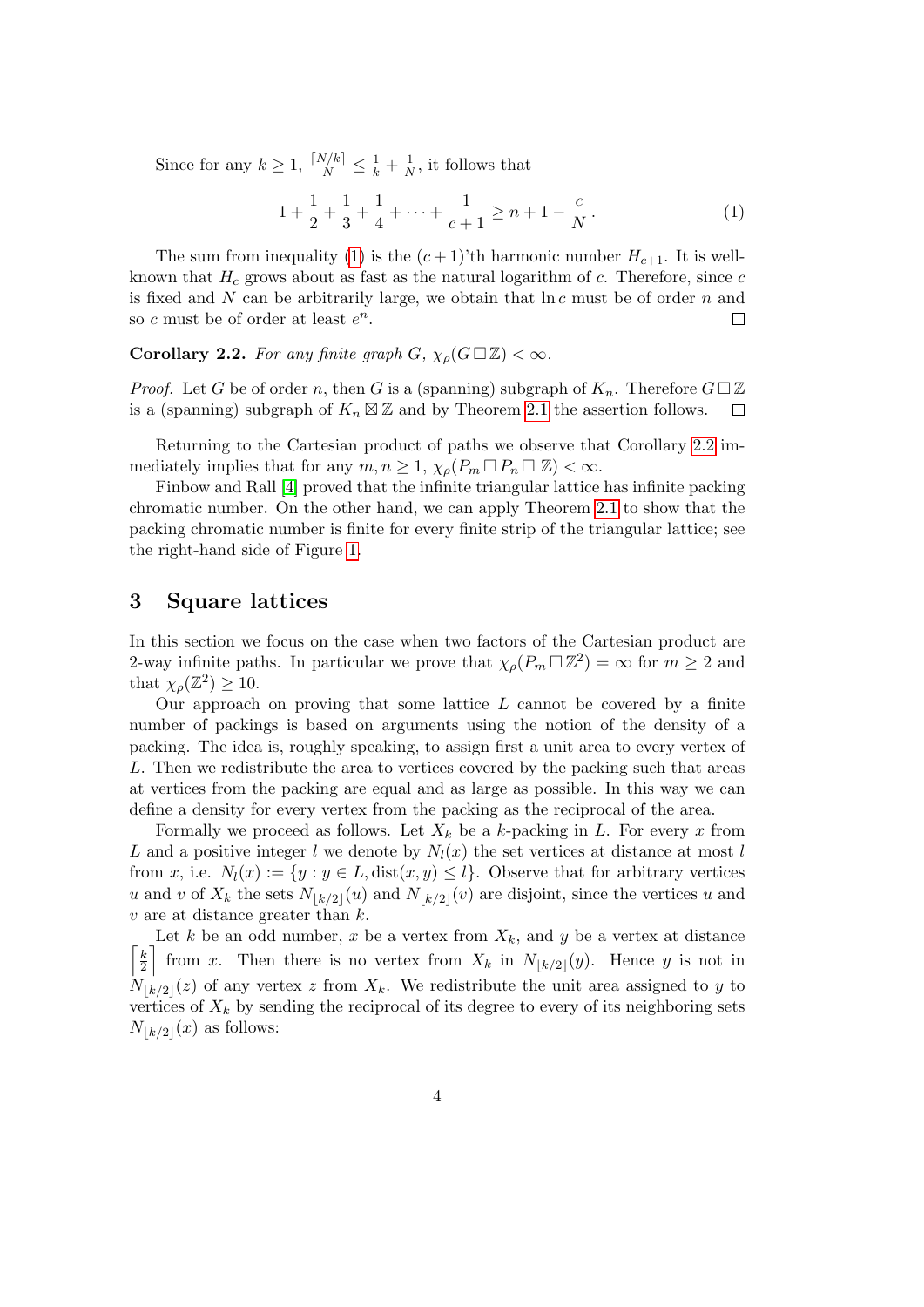**Definition 3.1.** The k-area  $A(x, k)$  assigned to a vertex  $x \in V(L)$  is defined by

$$
A(x,k) := \begin{cases} |N_{k/2}(x)| & \text{for } k \text{ even,} \\ |N_{\lfloor k/2 \rfloor}(x)| + \sum_{\substack{y \in V(G) \\ \text{dist}(x,y) = \lceil k/2 \rceil}} \frac{|N_1(y) \cap N_{\lfloor k/2 \rfloor}(x)|}{\deg(y)} & \text{for } k \text{ odd.} \end{cases}
$$

If the k-area is the same for all vertices of the lattice L we define  $A(k) := A(x, k)$ , where  $x$  is chosen arbitrarily.

By abuse of language we only speak of area instead of  $k$ -area if  $k$  is clear from the context. See Figure [2](#page-4-0) for an example of distribution of the area in  $\mathbb{Z}^2$ . Note that the area  $A(k)$  is in particular well-defined for lattices that are vertex transitive.



<span id="page-4-0"></span>Figure 2: Coverage of  $\mathbb{Z}^2$  by  $X_2$  on the left and by  $X_3$  on the right. Vertices from the packings are black. The dotted cross shapes correspond to  $N_1(x)$ . The white vertices on the right are not covered by any set  $N_1(x), x \in X_3$ . For every white vertex, each adjoining set  $N_1(x)$  receives  $\frac{1}{4}$  or  $\frac{2}{4}$  of its area, depending on the mutual position.

The definition of the area is justified in the following fundamental observation.

<span id="page-4-1"></span>**Proposition 3.2.** If a finite graph G has a packing k-coloring and all areas  $A(i)$ ,  $1 \leq i \leq k$ , are well-defined, then

$$
\sum_{i=1}^k \frac{1}{A(i)} \ge 1.
$$

*Proof.* If G has n vertices then any color class  $X_i$  can contain at most  $\frac{n}{A(i)}$  vertices. Therefore,  $n = |V_G| = |X_1| + \cdots + |X_k| \leq \frac{n}{A(1)} + \cdots + \frac{n}{A(n)}$  $\frac{n}{A(k)}$ , and the assertion follows.  $\Box$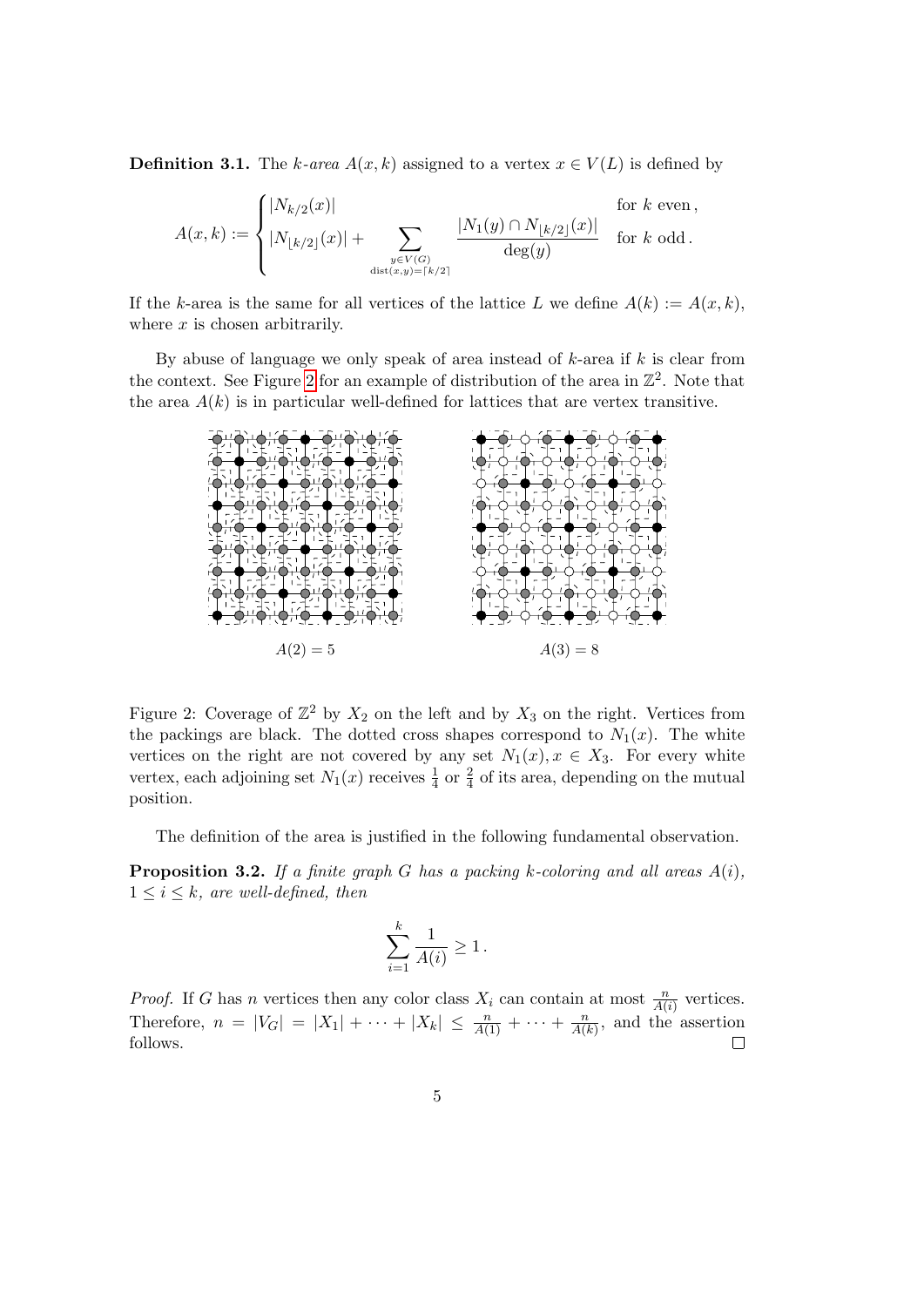<span id="page-5-2"></span>**Definition 3.3.** Let G be a graph. Then the *density* of a set of vertices  $X \subset V(G)$ is

$$
d(X) := \limsup_{l \to \infty} \max_{x \in V} \left\{ \frac{|X \cap N_l(x)|}{|N_l(x)|} \right\}.
$$

The following claim goes immediately:

**Observation 3.4.** Let G be a graph and  $X \subsetneq V(G)$ . Then for every  $\varepsilon > 0$  there exists  $l_0$  such that for every vertex  $x \in V(G)$  and  $l > l_0$ , it holds that

$$
\frac{|X \cap N_l(x)|}{|N_l(x)|} < d(X) + \varepsilon \, .
$$

We now get an analogue of Proposition [3.2.](#page-4-1)

<span id="page-5-0"></span>**Lemma 3.5.** For every finite packing coloring with k classes  $X_1, X_2, \ldots, X_k$  of a graph G holds that

$$
\sum_{i=1}^k d(X_i) \ge d(X_1 \cup X_2) + \sum_{i=3}^k d(X_i) \ge d\Big(\bigcup_{i=1}^k X_i\Big) = 1.
$$

*Proof.* We apply iteratively the following argument that for any vertex  $x$  and arbitrarily positive small  $\varepsilon$ , every sufficiently large l satisfies that

$$
\frac{|N_l(x) \cap (X \cup Y)|}{|N_l(x)|} \le \frac{|N_l(x) \cap X|}{|N_l(x)|} + \frac{|N_l(x) \cap Y|}{|N_l(x)|} \le d(X) + d(Y) + \varepsilon.
$$

Let x be a vertex of a graph G. We denote the boundary of  $N_l(x)$  by  $\Delta N_l(x) :=$  ${y : dist(y, x) = l}.$ 

<span id="page-5-1"></span>**Lemma 3.6.** If for a graph G the area  $A(k)$  is well-defined, and if

$$
\lim_{l\to\infty}\frac{|\Delta N_l(x)|}{|N_l(x)|}=0\,,
$$

then for any k-packing  $X_k$  it holds that  $d(X_k) \leq \frac{1}{A(k)}$  $\frac{1}{A(k)}$ .

*Proof.* We choose a vertex x arbitrarily and use the following estimate:  $|X_k \cap$  $|N_l(x)| \leq \frac{|N_l(x)|}{A_k} + |\{y : l - k \leq \text{dist}(y, x) \leq l\}|.$  Here the first summand estimates the maximum number of vertices z of  $X_k$  such that  $N_{\lfloor k/2\rfloor}(z) \subset N_l(x)$ . The second summand is simply a rough estimate of all the remaining vertices of  $N_l(x)$ . According to our assumptions the right summand is negligible in comparison with  $N_l(x)$  if l is large enough and the claim follows.  $\Box$ 

We now focus our attention on the lattice  $P_2 \square \mathbb{Z}^2$ .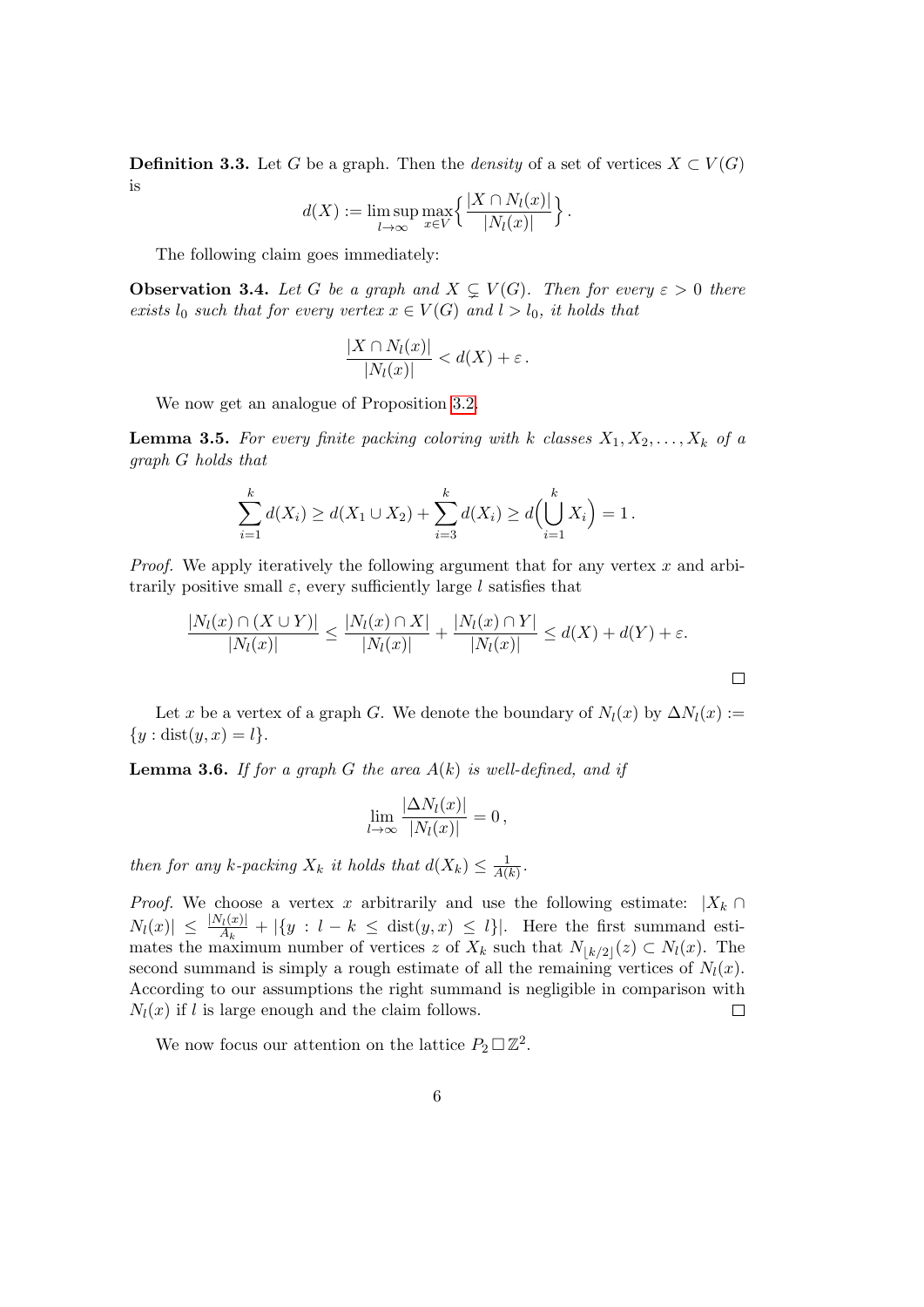<span id="page-6-0"></span>**Lemma 3.7.** For every k and the lattice  $P_2 \square \mathbb{Z}^2$ ,

$$
A(k) = \begin{cases} k^2 + 2 & \text{for } k \text{ even,} \\ k^2 + 1 & \text{for } k \text{ odd.} \end{cases}
$$

*Proof.* Observe that in a single layer of  $\mathbb{Z}^2$  for any vertex  $x \in \mathbb{Z}^2$  and integer i it holds that  $|\{y : dist(x, y) = i\}| = 4i$ . Then the number of vertices at distance at most l in  $\mathbb{Z}^2$  from any fixed vertex is  $1 + \sum_{i=1}^{l} 4i$ .

In the lattice  $P_2 \square \mathbb{Z}^2$  we first consider the case of an even  $k = 2l$ . We count the size of  $N_l$  in both layers separately. By using the previous observation we get that:

$$
A(k) = |N_l(x)| = 1 + \sum_{i=1}^l 4i + 1 + \sum_{i=1}^{l-1} 4i = 4l^2 + 2 = k^2 + 2.
$$

If  $k = 2l + 1$  is odd then we first discuss the case of  $k = 1$ . In this case  $A(1) = 1 + \frac{5}{5} = 2$  since  $N_0(x)$  is just a single vertex and it has 5 neighbors.

For the case of  $l \geq 1$  we have to distinguish four kinds of vertices that are at distance  $l + 1$  from some vertex x:

- four such vertices have one neighbor in  $N_l(x)$  those from the same  $\mathbb{Z}^2$ -layer as  $x$  that share a coordinate with  $x$ ,
- 4l vertices have two neighbors in  $N_l(x)$  those remaining from the same layer,
- another four vertices have also two neighbors in  $N_l(x)$  those from the other layer but which share a coordinate with  $x$ ,
- 4l −4 vertices have three neighbors in  $N_l(x)$  all the remaining vertices from the other layer.

In total we have:

$$
A(k) = |N_l(x)| + 4\frac{1}{5} + 4l\frac{2}{5} + 4\frac{2}{5} + (4l - 4)\frac{3}{5} = 4l^2 + 2 + 4l = k^2 + 1.
$$

We now are ready to prove the main result of this section, i.e. that the packing chromatic number of two layers of the square lattice is infinite.

<span id="page-6-1"></span>**Theorem 3.8.** For any  $m \ge 2$ , it holds that  $\chi_{\rho}(P_m \Box \mathbb{Z}^2) = \infty$ .

*Proof.* To get the result it is enough to prove the case  $m = 2$ . Let V be the vertex set of  $P_2 \square \mathbb{Z}^2$ .

We show that the sum of densities of all optimal k-packings is strictly less than one and get a contradiction with Lemma [3.5.](#page-5-0)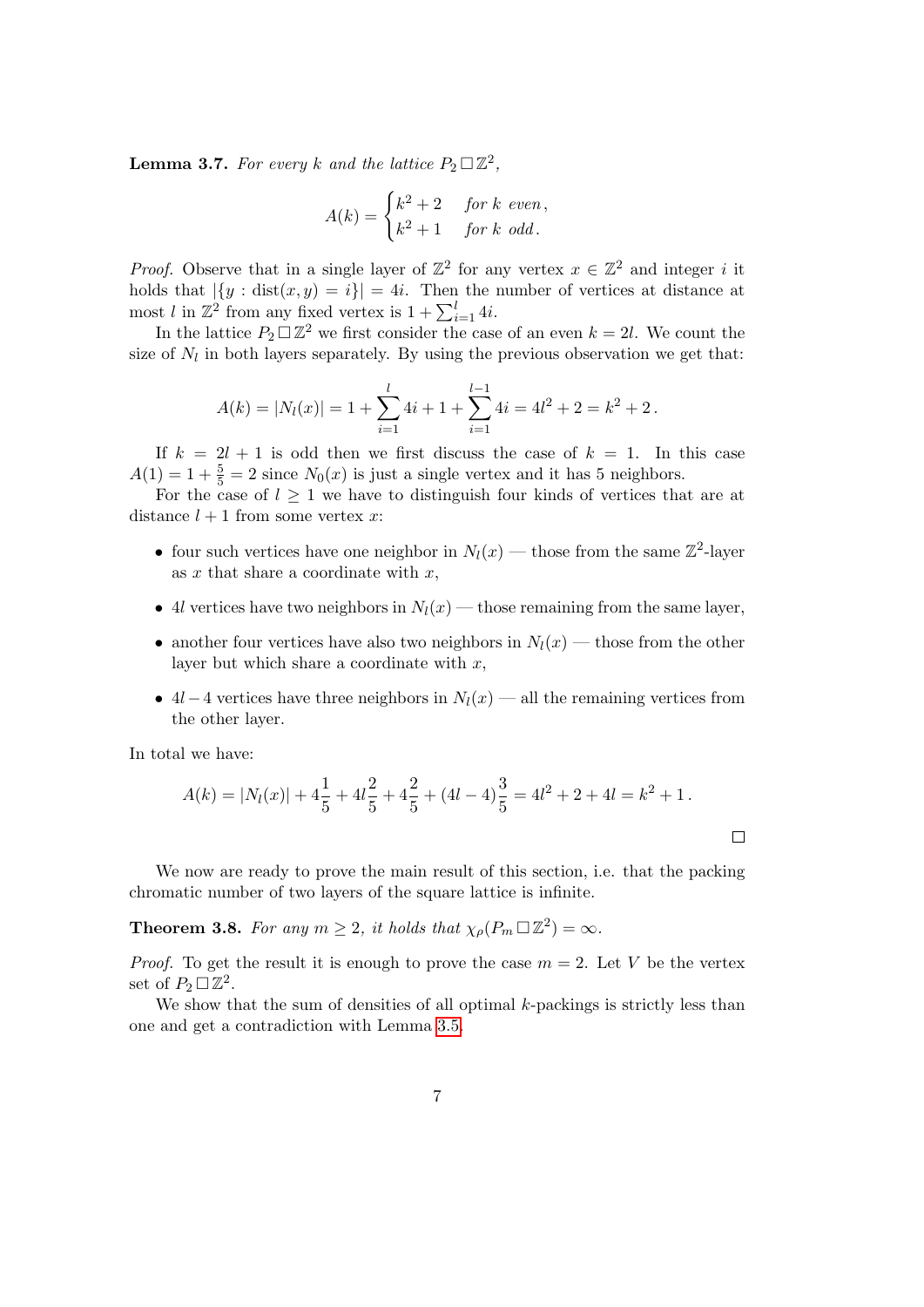Since the lattice  $P_2 \square \mathbb{Z}^2$  satisfies assumptions of Lemma [3.6](#page-5-1) (cf. also Lemma [3.7\)](#page-6-0), we can bound densities in terms of area, and for areas use an explicit expression given by Lemma [3.7.](#page-6-0)

However, this approach does not work such straightforwardly — the case of optimal 1- and 2-packings needs to be treated separately: Observe that the box  $P_2 \Box P_2 \Box P_2$  (the cube) cannot contain more than five vertices from  $X_1 \cup X_2$ . Hence we can bound the density of  $d(X_1 \cup X_2)$  by  $\frac{5}{8}$  since the whole lattice  $P_2 \square \mathbb{Z}^2$  can be partitioned into such boxes.

We get a contradiction by the following estimate that holds for any packing coloring  $X_1, \ldots, X_k$ :

$$
d\left(\bigcup_{i=1}^{k} X_{i}\right) \leq d(X_{1} \cup X_{2}) + \sum_{i=3}^{k} d(X_{i}) \leq \frac{5}{8} + \sum_{i=3}^{\infty} \frac{1}{A(i)} \leq
$$
  
 
$$
\leq \frac{5}{8} + \sum_{i=3}^{15} \frac{1}{A(i)} + \int_{i=15}^{\infty} \frac{di}{i^{2}} \leq 0.9329 + \frac{1}{15} < 1.
$$

Here the exact value of the sum of the first 15 summands was obtained by a computer program.  $\Box$ 

In the rest of the section we focus our attention on the square lattice  $\mathbb{Z}^2$  and improve the lower bound of its packing chromatic number from 9 to 10. We base the argument on an observation that the best packing patterns for  $X_1$  and for  $X_k$ with even  $k$  significantly overlap.

<span id="page-7-0"></span>**Lemma 3.9.** For the lattice  $\mathbb{Z}^2$  and every k it holds that  $A(k) = \frac{k^2}{2}$  $\frac{k^2}{2}$  + k + 1.

*Proof.* In the proof of Lemma [3.7](#page-6-0) we have already observed that  $\left|\left\{y : dist(x, y) = \right\}\right|$  $|i\rangle| = 4i$  for every vertex  $x \in \mathbb{Z}^2$  and every i.

In the case of an even  $k = 2l$  we have

$$
A(k) = |N_l(x)| = 1 + \sum_{i=1}^l 4i = 2l^2 + 2l + 1 = \frac{k^2}{2} + k + 1.
$$

In the case of an odd  $k = 2l + 1$  we have four vertices at distance  $l + 1$  from x that have a single neighbor in  $N_l(x)$  and the remaining 4l vertices at distance  $l + 1$ have two neighbors in  $N_l(x)$ . We get that

$$
A(k) = |N_l(x)| + 4\frac{1}{4} + 4l\frac{2}{4} = 2l^2 + 4l + 2 = \left\lfloor \frac{k^2}{2} \right\rfloor + k + 1.
$$

We now show that the best possible coverage of  $\mathbb{Z}^2$  by  $X_1 \cup X_2$  covers  $\frac{5}{8}$  of the lattice which improves the bound  $\frac{1}{2} + \frac{1}{6}$  $\frac{1}{6}$  corresponding to the case where  $X_1$  and  $X_2$ are treated separately.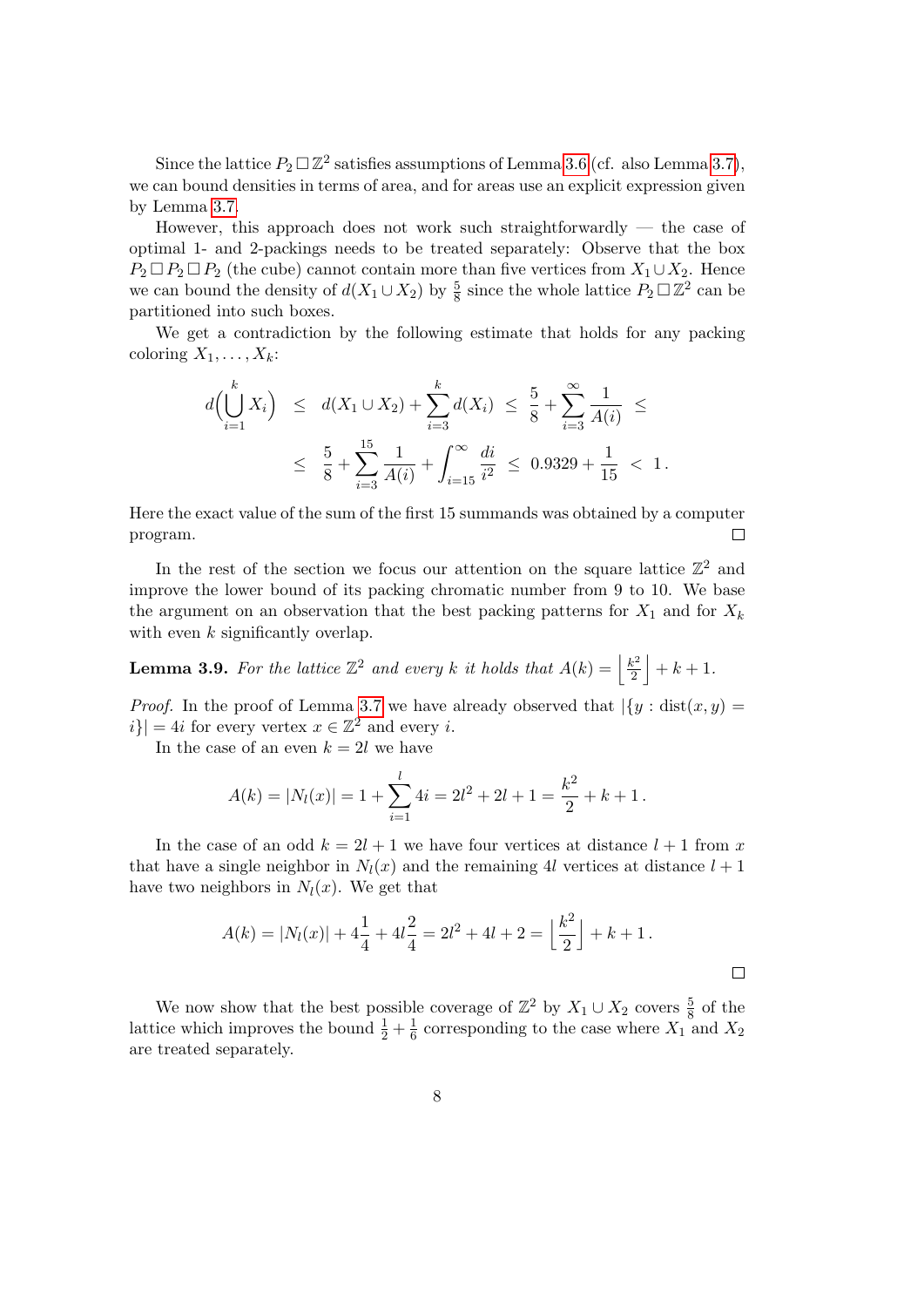<span id="page-8-2"></span>**Lemma 3.10.** The density  $d(X_1 \cup X_2)$  on  $\mathbb{Z}^2$  is at most  $\frac{5}{8}$ .

*Proof.* We first define a graph O on eight vertices consisting of a cycle  $v_1, \ldots v_6, v_1, v_2$ chord  $v_1v_4$  and two vertices  $v_7$  and  $v_8$  of degree one adjacent to  $v_1$  and  $v_4$  respectively.

|                    | $\boldsymbol{v_8}$   |              |
|--------------------|----------------------|--------------|
| $\boldsymbol{v}_5$ | $\boldsymbol{v}_4$   | $\upsilon_3$ |
| $\boldsymbol{v}_6$ | $\boldsymbol{v}_1$   | $\upsilon_2$ |
|                    | $\boldsymbol{v}_{7}$ |              |

<span id="page-8-0"></span>Figure 3: The graph O.

In Figure [3](#page-8-0) is depicted an embedding of the graph O in  $\mathbb{Z}^2$ . We say that the position of O is  $[x, y]$  if in such an embedding of O the vertex  $v_1$  is placed at  $[x, y]$ .

The square lattice  $\mathbb{Z}^2$  can be partitioned into copies of O, e.g. those copies of O placed at positions  $[4i + 2j, 2j]$  where  $i, j \in \mathbb{Z}$ . This partition is depicted in Figure [4](#page-8-1) and through the proof we assume that it is fixed.



<span id="page-8-1"></span>Figure 4: A partition of  $\mathbb{Z}^2$  into isomorphic copies of O.

Assume that  $X_1, \ldots, X_k$  is a packing k-coloring of  $\mathbb{Z}^2$ . Let X be the union of  $X_1$ and  $X_2$ . We bound the density of X according to Definition [3.3,](#page-5-2) but first we present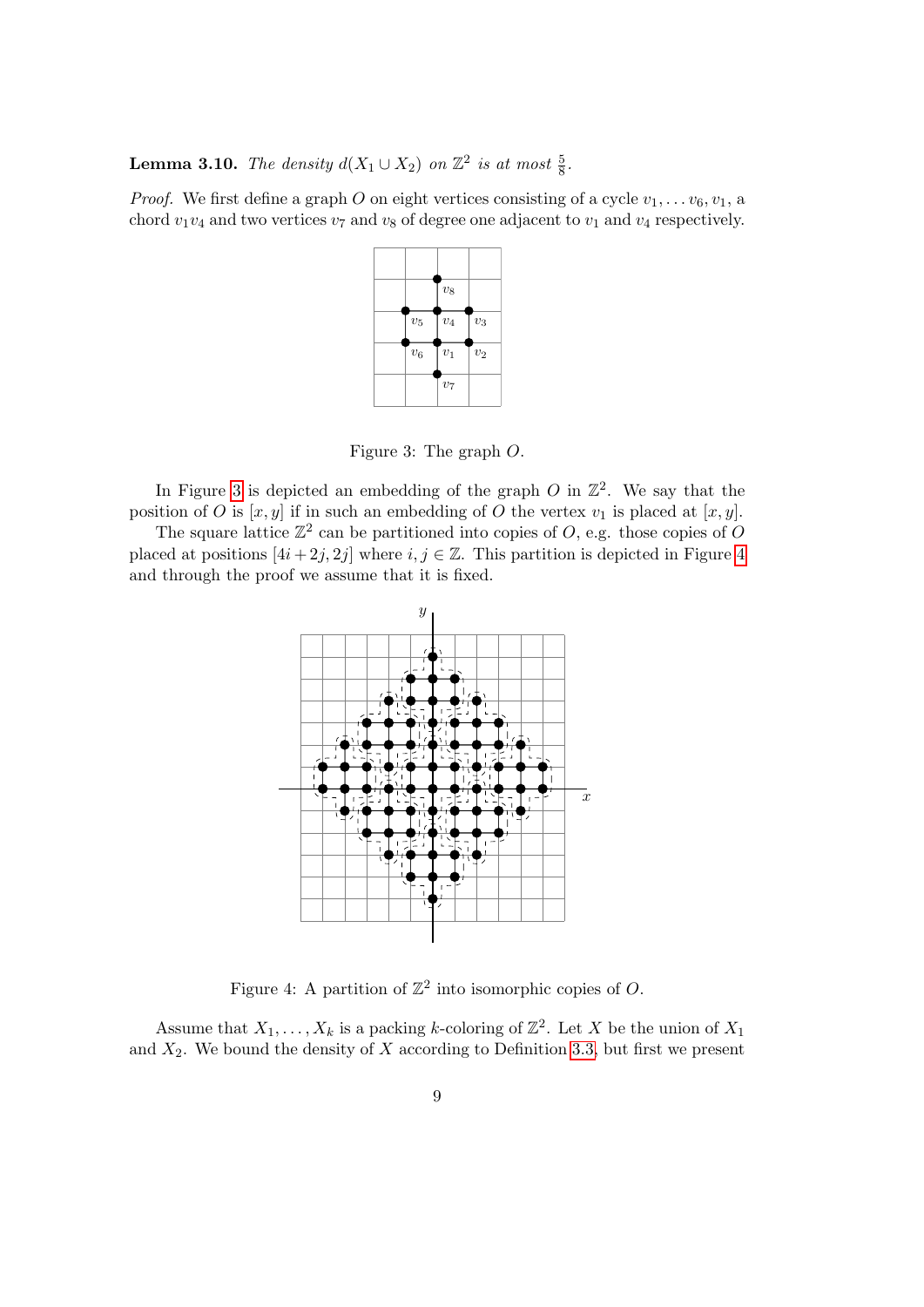some properties of X and O. For this purpose, a copy of O is called a  $z$ -copy if it contains exactly z vertices of X.

The goal is to show that on average every copy of  $O$  contains at most 5 vertices of X.

We assume that the partition contains a 6-copy  $O[x, y]$  and without loss of generality assume, that  $v_3, v_6, v_7, v_8 \in X_1$  and  $v_2, v_5 \in X_2$ .



<span id="page-9-0"></span>Figure 5: A 6-copy  $O[x, y]$  is the bottom left copy of O. The others are possibilities for a 5-copy  $O[x + 2, y + 2]$ .

We claim that if the partition contains another 6-copy  $O[x + 2i, y + 2i]$  for some  $i > 0$  then there exists  $j \in [0, i]$  such that  $O[x + 2j, y + 2j]$  contains strictly less than 5 vertices of X.

Observe that  $v_6$  and  $v_7$  of  $O[x + 2, y + 2]$  do not belong to X. There are four possibilities of extending X such that  $O[x+2, y+2]$  contains five vertices of X. They are depicted in Figure [5.](#page-9-0) All four possibilities force that  $v_6$  and  $v_7$  from  $O[x+4, y+4]$ do not belong to  $X$ . Hence it becomes an invariant which propagates through the diagonal up to  $O[x + 2i, y + 2i]$ . This contradiction proves the claim.

Note that in previous paragraph we went along the up-right diagonal. It was due to the configuration of the 6-copy  $O[x, y]$ . For the other possible configuration, where  $v_3, v_5 \in X_2$ , we use the down-right diagonal. It is essential that in either case we can proceed the diagonals to the right. In the sequel we refer to such a diagonal from a 6-copy as an  $O\text{-}strip$ . The  $O\text{-}strip$  contains only 5-copies. Note that the O-strip can be one-way infinite.

It may happen that two O-strips have different orientations and hence they cross. Assume that the partition contains appropriate 6-copies  $O[x-2i, y-2i]$  and  $O[x-2j, y+2j]$  for positive i, j such that  $O[x, y]$  is in the intersection of the two corresponding O-strips.

Assume also that between  $O[x, y]$  and  $O[x - 2i, y - 2i]$  are only 5-copies as well as for the other O-strip. We reuse the invariant from the previous paragraph and get that X contains no  $v_5, v_6, v_7$  or  $v_8$  of  $O[x, y]$ . Moreover, at most three vertices of  $v_1, \ldots, v_4$  may belong to X. Hence  $O[x, y]$  contains at most three vertices of X. See Figure [6.](#page-10-1)

Now we are ready to prove the limit on the density of  $X$ . For every 6-copy  $C$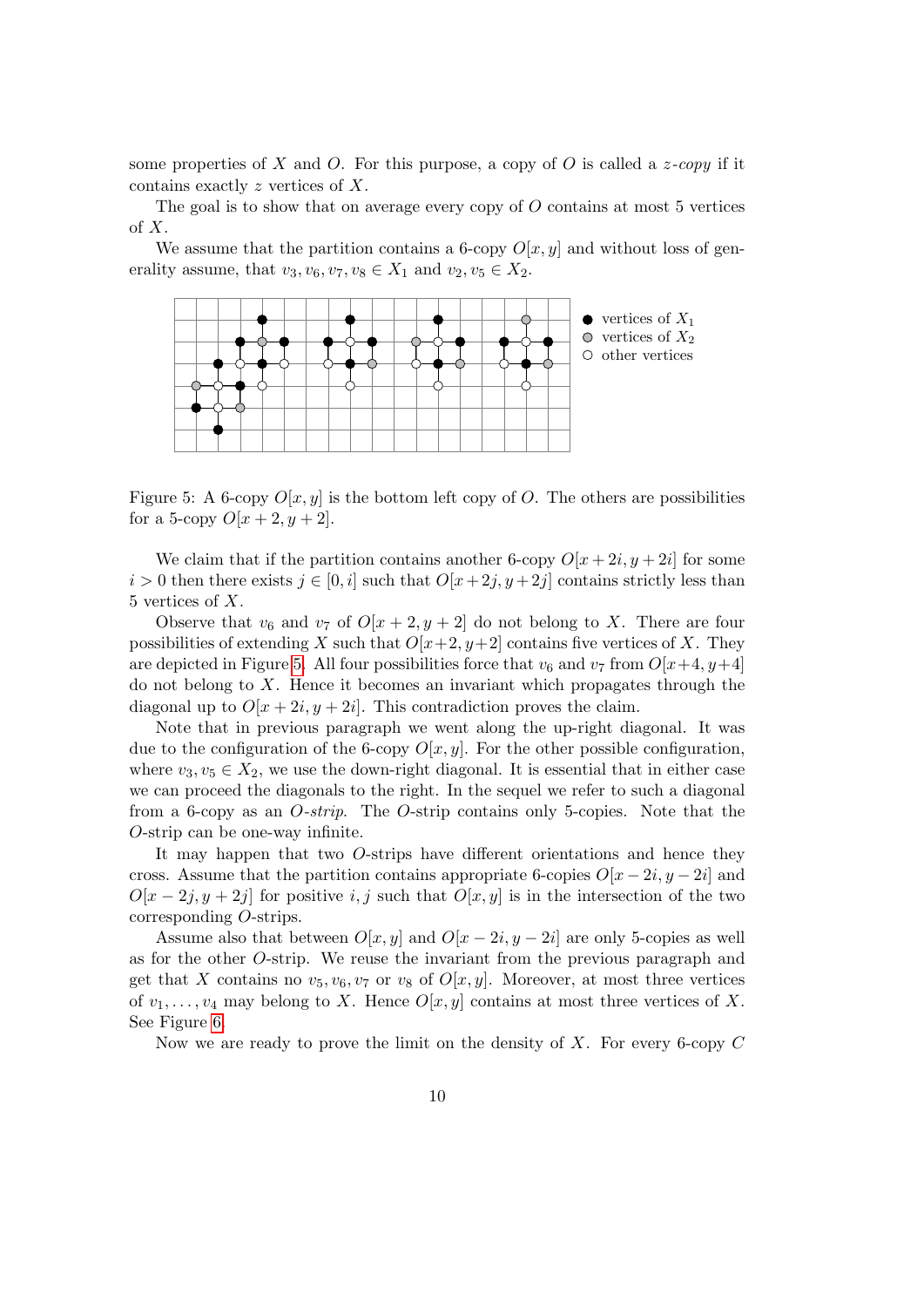

<span id="page-10-1"></span>Figure 6: Intersection of two O-strips. In every possible intersection some vertices are forced to be in  $X_1, X_2$ , or they are not covered at all. The square vertices are not forced.

we traverse the diagonal while increasing the first coordinate. We either encounter a z-copy D where  $z < 5$  or the diagonal consist only of 5-copies. The z-copy D is a *pairing copy* for C. Note that D can be in two pairs but then  $z < 4$ .

Let x be an arbitrary vertex. We use the fact that  $\lim_{l\to\infty} \frac{|\Delta N_l(x)|}{|N_l(x)|} = 0$  on  $\mathbb{Z}^2$ . We denote by  $O_l(x)$  the set of copies of O which are included in  $N_l(x)$ .

Now we show that  $|X \cap N_l(x)| \leq 5|O_l| + c|\Delta N_l(x)|$ . If a 6-copy and its pair copy are both in  $O_l(x)$  then they contribute to  $X \cap N_l(x)$  at most 10 vertices. Indeed, if the two copies are paired with a single copy of  $O$  then these three contain at most 15 vertices of  $X$ .

Observe that the number of 6-copies which has no pair copy in  $O_l$  is linear in  $|\Delta N_l(x)|$  since traversing a diagonal of a copy of O without its pair in  $O_l(x)$  ends on the boundary. Note that  $O_l(x)$  does not have to cover whole  $N_l(x)$  but it can miss linearly many vertices of the boundary. See Figure [7.](#page-11-2)

Finally, the density of  $X$  is:

$$
d(X) \le \limsup_{l \to \infty} \left( \frac{5}{8} + \frac{c|\Delta N_l(x)|}{|N_l(x)|} \right) = \frac{5}{8}.
$$

 $\Box$ 

<span id="page-10-0"></span>**Theorem 3.11.** For the infinite square lattice  $\mathbb{Z}^2$  it holds that  $10 \leq \chi_{\rho}(\mathbb{Z}^2)$ .

*Proof.* We compute an upper bound on the density of the union of packings  $X_i$ ,  $1 \leq i \leq 9$ . The bound for the union of  $X_1$  and  $X_2$  is given in Lemma [3.10.](#page-8-2) The other packings are bounded separately by using Lemma [3.9.](#page-7-0)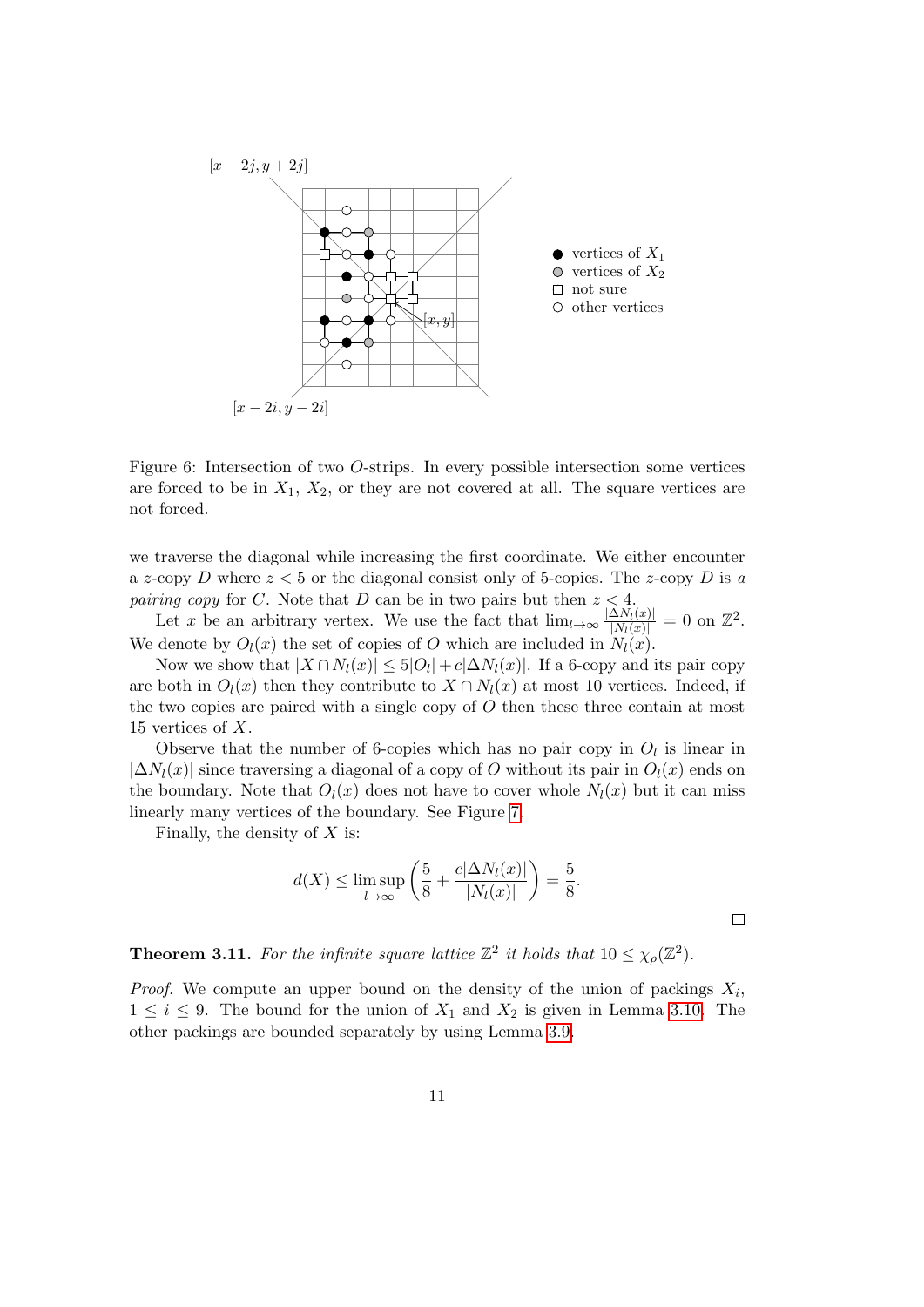

<span id="page-11-2"></span>Figure 7: Bounding density of X in  $N_l(x)$ 

$$
d\left(\bigcup_{i=1}^{9} X_i\right) \leq \frac{5}{8} + \sum_{i=3}^{9} \frac{1}{A(i)} = \frac{3830381}{3837600} < 1.
$$

Finally Lemma [3.5](#page-5-0) implies that the packing chromatic number of  $\mathbb{Z}^2$  is at least 10.  $\Box$ 

### <span id="page-11-0"></span>4 Hexagonal lattices

We now turn our attention to the infinite hexagonal lattice  $H$ . We first exhibit its packing coloring of  $H$  that uses only 7 colors. This result was already presented during the workshop Cycles and Colourings 2007 [\[3\]](#page-17-7), but has not been published so far.

#### <span id="page-11-1"></span>**Theorem 4.1.** For the hexagonal lattice  $\mathcal{H}, \chi_{\rho}(\mathcal{H}) \leq 7$ .

*Proof.* We exhibit a tiling of  $H$ ; refer to Figure [8.](#page-12-0) One class of the bipartition of the lattice  $\mathcal H$  is the first color class  $X_1$ . The other class of bipartition can be covered by packings  $X_2, \ldots, X_7$ . The pattern for filling the hexagonal lattice consists of 12 vertices. It is bordered by a bold line in the figure.  $\Box$ 

Our next goal is to show that six layers of the hexagonal lattice cannot be covered by a finite number of packings of pairwise different width. We follow the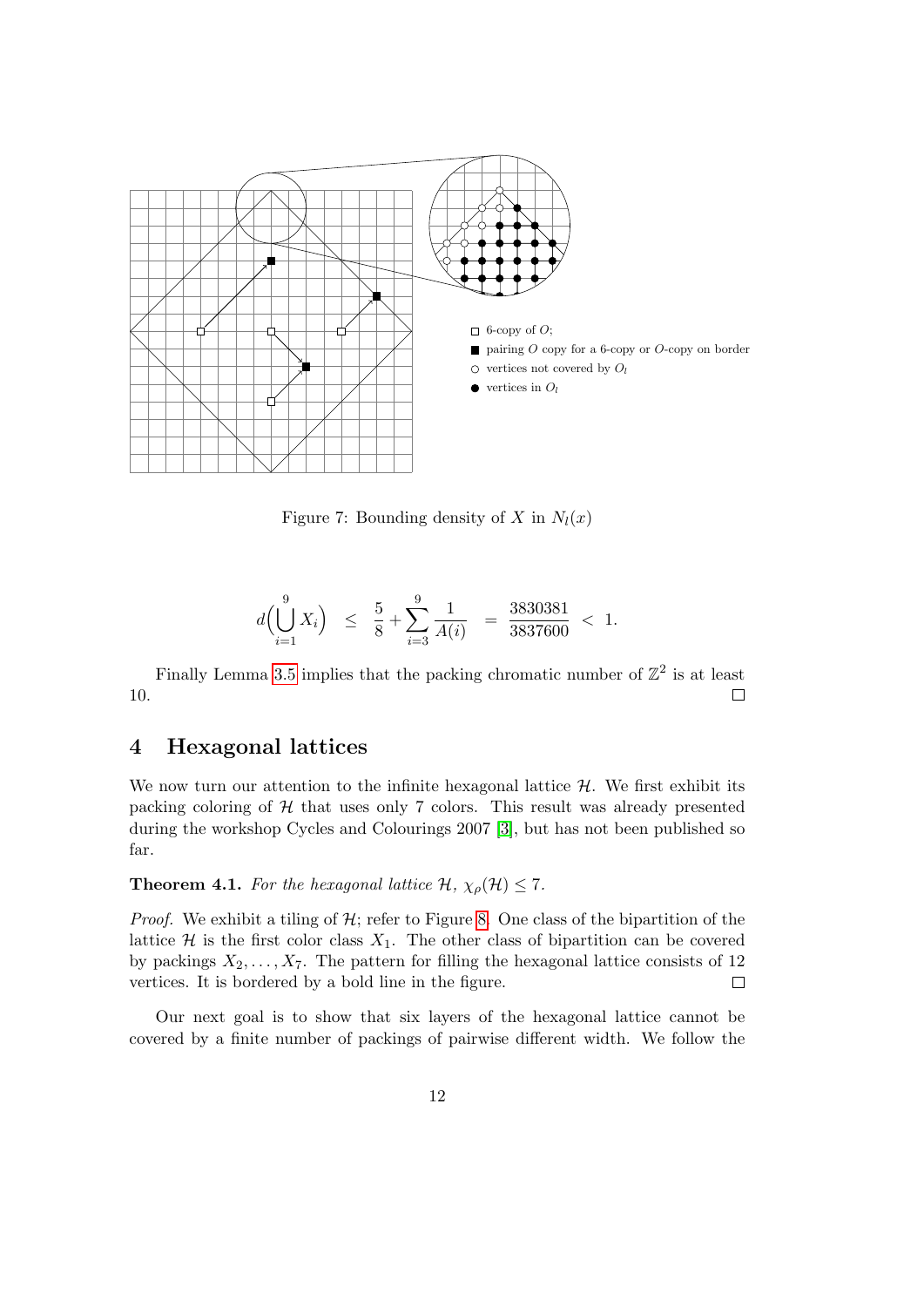

<span id="page-12-0"></span>Figure 8: The pattern for partitioning hexagonal lattice using 7 packings of pairwise different width.

same approach as we have used for proving Theorem [3.8.](#page-6-1) We number the hexagonal layers of  $P_6 \square H$  by 1, 2, 3, 4, 5, 6 where layer 1 and layer 6 are on the boundary. Every vertex is in one layer.

**Lemma 4.2.** For every  $l \geq 6$ , the density of  $X_{2l}$  on  $P_6 \square \mathcal{H}$  is at most  $\frac{1}{9l^2-36l+66}$ . The upper bounds on  $d(X_2), d(X_4), \ldots, (X_{10})$  are given in the next table.

| w<br>. . | - |  |  |
|----------|---|--|--|

*Proof.* We count the size of  $N_l(x)$  and obtain an upper bound on the density due to Lemma [3.6.](#page-5-1) The size of  $N_l(x)$  depends on the choice of x. More precisely it depends on the layer of x. The smallest size of  $N_l(x)$  is for x in one of the boundary layers. On the other hand it is the largest for layers 3 and 4. Hence we bound the size  $N_l(x)$ from below by the size of  $N_l$  of vertices in layer 1.

Let y be a vertex of  $H$ . Then the number of vertices at distance l is 3l. Hence the number of vertices at distance at most  $l$  including  $y$  is

$$
|N_{\mathcal{H}l}| := 1 + \sum_{i=1}^{l} 3i = 1 + 3\frac{(l+1)l}{2}.
$$

For a vertex x in the layer 1 we compute the size of  $N_l(x)$  in the following way:

$$
|N_l(x)| = \sum_{i=l-5}^{l} |N_{\mathcal{H}i}| = 9l^2 - 36l + 66.
$$

Note that the last equality holds only for  $l \geq 6$ . The values of  $N_l(x)$  for smaler values of l were computed explicitly.

 $\Box$ 

<span id="page-12-1"></span>**Lemma 4.3.** Any packings  $X_1$ ,  $X_2$ ,  $X_3$ , and  $X_4$  on  $P_3 \square \mathcal{H}$  staisfy that: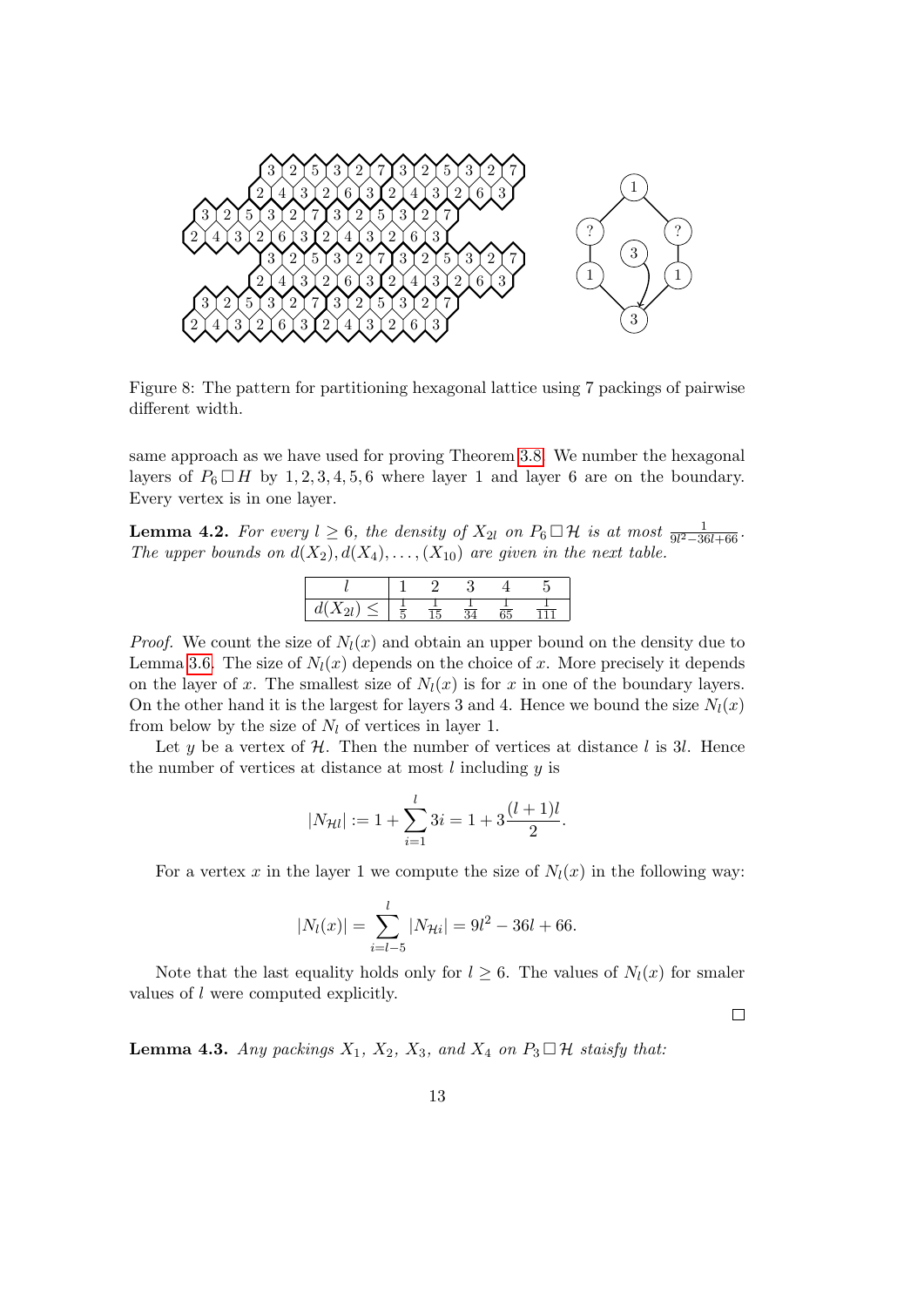- $d(X_3) \leq \frac{2}{18}$ .
- $d(X_1 \cup X_2 \cup X_4) \leq \frac{12}{18}$ .

*Proof.* We partition  $P_3 \square \mathcal{H}$  into copies of  $P_3 \square C_6$ . The graph  $P_3 \square C_6$  and partitioning of  $H$  into disjoint copies of  $C_6$  are depicted in Figure [9.](#page-14-0)

The graph  $P_3 \square C_6$  consists of three copies of  $C_6$ . We call them layer 1, layer 2, and layer 3 where layer 2 is the middle one.

The first claim of the lemma follows from the simple fact that  $|X_3 \cap (P_3 \square C_6)| \leq$ 2.

In the rest of the proof we abbreviate  $X := X_1 \cup X_2 \cup X_4$ .

Assume that it is possible to cover 13 vertices of  $P_3 \square C_6$  by X. Then there is a copy C of  $C_6$  such that  $|X \cap C| = 5$ . There are two possibilities of such a covering: either  $|X_2 \cap C| = 1$  or  $|X_2 \cap C| = 2$ .

First we discuss the case that there are two layers with five vertices of X. The only possibility is that they are not neighbors because of vertices from  $X_4$ . Hence these layers are 1 and 3. Two cases of possible layer 1 are depicted in Figure [10.](#page-15-0) These two cases are compatible three cases for layer 3. We determined them by the position of a vertex from  $X_4$  which is unique. It is not possible to cover more than one vertex in layer 2, therefore we get at most 11 covered vertices.

Now we know that one layer contains five vertices and the other two contain four vertices. We introduce two observations about  $X_2$  and  $X_1 \cup X_2$  which give us more information about possible structure of the layers.

The first observation is that if one of the layers contains two vertices of  $X_2$  then the neighboring layer(s) does not contain any vertices of  $X_2$ . This holds since all vertices in the neighboring layers are at distance at most two from the vertices of  $X_2$ .

The second observation is that  $P_3 \Box C_6$  contains at most 11 vertices of  $X_1 \cup X_2$ . So let there be 12 such vertices. One layer may contain at most four vertices of  $X_1 \cup X_2$ . Hence every layer contains four of them. Moreover, every layer contains exactly one vertex of  $X_2$  since every layer must contain at least one. Take the middle layer and let  $v$  be the vertex from  $X_2$ . Since we want to cover four vertices of the middle layer, the vertices of  $X_1$  are determined by the position of v. Then vertices of  $X_1$  are also determined in the other two layers since there must be three of them in each; refer Figure [9.](#page-14-0) Now the only two vertices left for  $X_2$  in layers one and three are too close to each other hence it is not possible to cover 12 vertices by  $X_1 \cup X_2$ .

Since  $X_1 \cup X_2$  covers at most 11 vertices and we want to cover 13 vertices, we derived that two vertices must be from  $X_4$ . These two vertices must be in layer 1 and layer 3. Hence the layer containing five vertices of  $X$  must be layer 1 or layer 3. Assume without lost of generality that it is layer 1. The other two layers must each contain four vertices of X.

Hence the middle layer must contain one vertex from  $X_2$  and three vertices of  $X_1$ . This implies that the first layer contains only one vertex from  $X_2$ . Hence we know the configurations for layer 1 and layer 2. See Figure [11.](#page-16-0) We observe that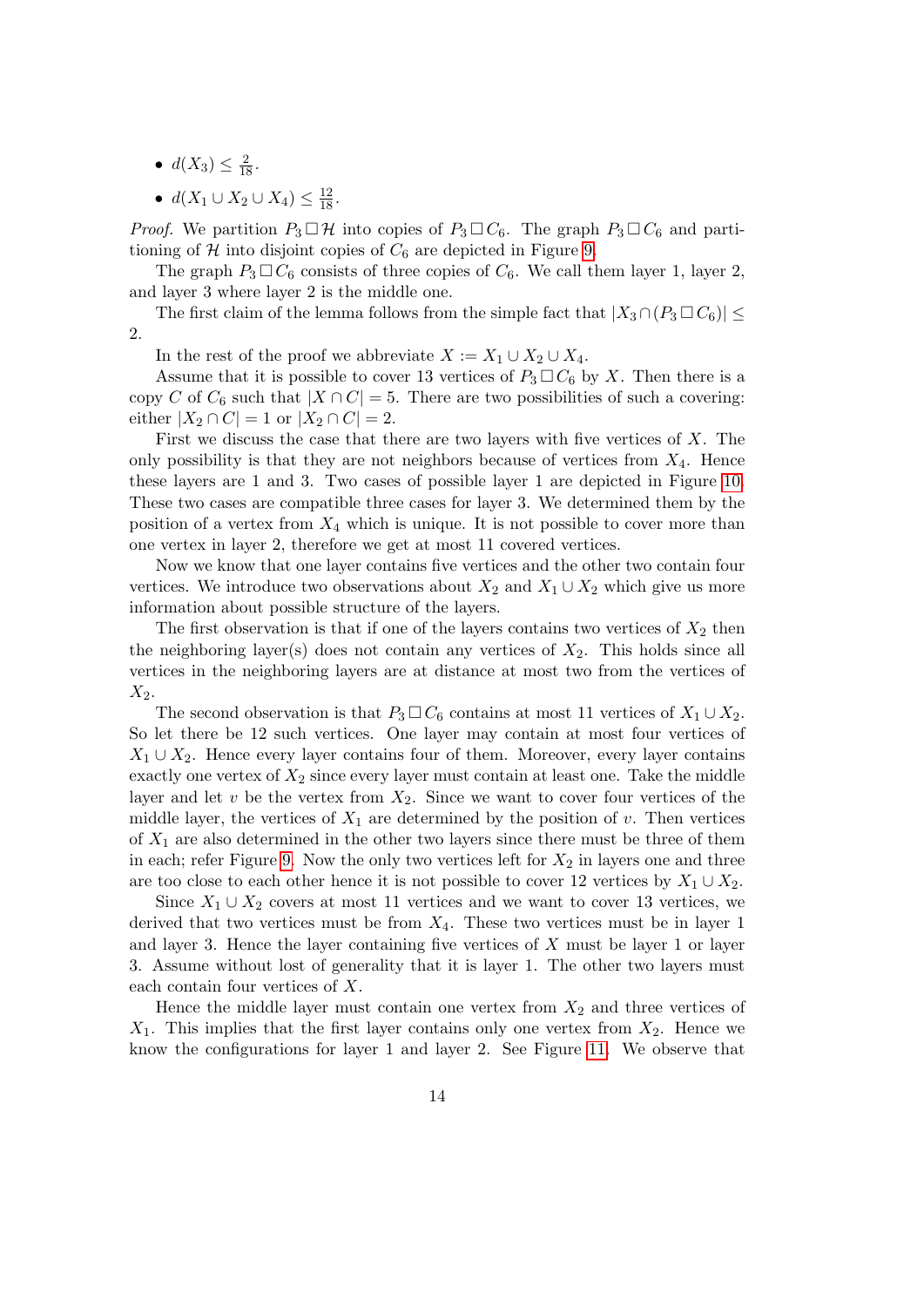

<span id="page-14-0"></span>Figure 9: On the left-hand side is a possible tiling of the hexagonal lattice using  $C_6$ 's. On the right-hand side is a coverage of  $C_6 \square P_3$  by  $X_1$  and  $X_2$  which contains 9 vertices of  $X_1$  and a vertex of  $X_2$  in the middle layer. There are only two other candidate vertices for  $X_2$ , which are square vertices. But they are too close to be both in  $X_2$ .

there are only three vertices in layer 3 which can be in X. Hence we failed to include 13 vertices of  $P_3 \square C_6$  to X.

In the following lemma we estimate the density of  $X_5$  on  $P_6 \square \mathcal{H}$  by a simpler case study on  $P_3 \square \mathcal{H}$ .

<span id="page-14-1"></span>**Lemma 4.4.** The density of any packing  $X_5$  on  $P_3 \square \mathcal{H}$  is at most  $\frac{1}{21.9}$ .

*Proof.* We bound the density using Lemma [3.6.](#page-5-1) We compute  $A(x, 5)$  in  $P_3 \square \mathcal{H}$  for a vertex  $x$  in one of two outer layers. Assume layer 1 for  $x$ . Then the area consists of vertices in  $N_2(x)$  together with the part obtained from vertices at distance three from  $x$ . We distinguish several types of these vertices.

- six vertices from the layer 1 have one neighbor in  $N_2(x)$ ,
- three vertices from the layer 1 have two neighbors in  $N_2(x)$ ,
- six vertices from the layer 2 have two neighbors in  $N_2(x)$ ,
- three vertices from the layer 3 have two neighbors in  $N_2(x)$ .

In total we have:

$$
A(x,5) = 15 + \frac{6}{4} + \frac{6}{4} + \frac{12}{5} + \frac{6}{4} = 21.9.
$$

For a vertex x from the middle layer the area  $A(x, 5)$  is 25.4 hence we can estimate the area by 21.9 for any vertex of  $P_3 \square \mathcal{H}$ . Refer to Figure [12](#page-16-1) for three hexagonal layers of  $P_3 \square \mathcal{H}$  and  $N_2(x)$ . layers of  $P_3 \square \mathcal{H}$  and  $N_2(x)$ .

 $\Box$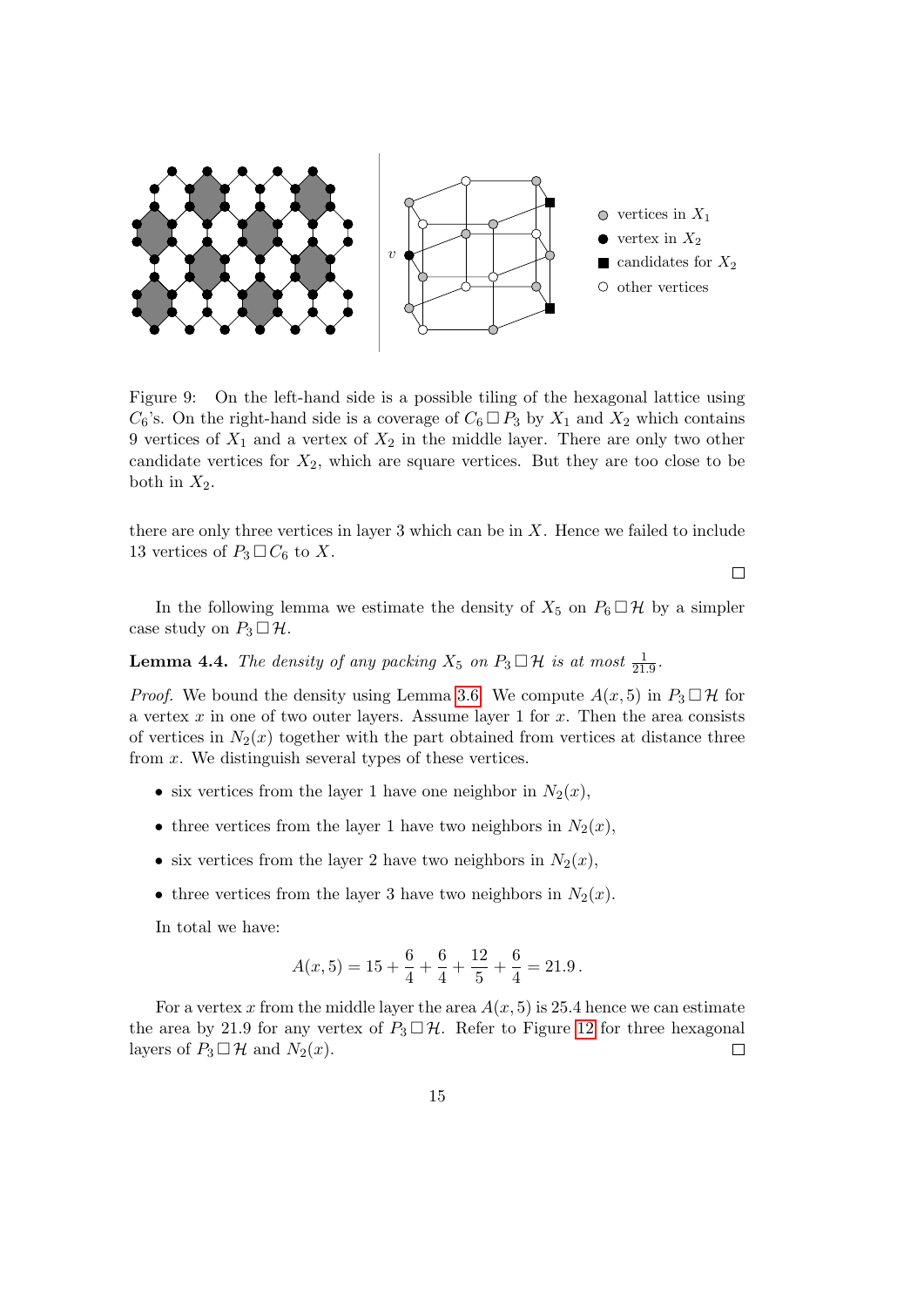

<span id="page-15-0"></span>Figure 10: Layer 1 contains five vertices of  $X$ . There are two possibilities. The first one is on the left and the second one is on the right. Layer 3 contains also five vertices of X. Vertices from the middle layer are assigned lists of available packings.

**Theorem 4.5.** For any  $m \geq 6$  it holds that  $\chi_{\rho}(P_m \Box \mathcal{H}) = \infty$ .

*Proof.* Assume  $m = 6$ . We show that the sum of densities of all k-packing is strictly less than 1 and we get a contradiction with Lemma [3.5.](#page-5-0)

The lattice  $P_6 \Box \mathcal{H}$  can be partitioned into two copies of  $P_3 \Box \mathcal{H}$ . Hence we can use bound on  $X_1 \cup X_2 \cup X_3 \cup X_4$  from Lemma [4.3.](#page-12-1) Also  $X_5$  can be bounded using Lemma [4.4.](#page-14-1) Since a  $(2l + 1)$ -packing is also a 2l-packing we bound the density of  $X_{2l+1}$  by the density of  $X_{2l}$ . Note that the density of  $X_{2l}$  may be bounded by  $\frac{1}{2l^2}$ .

We get the contradiction by the following estimate that holds for any packing coloring  $X_1, \ldots, X_k$ :

$$
d\left(\bigcup_{i=1}^{k} X_i\right) \leq \frac{14}{18} + \frac{1}{21.9} + \sum_{i=6}^{\infty} d(X_i)
$$
  
\n
$$
\leq \frac{541}{657} + \sum_{i=6}^{59} d(X_i) + \sum_{i=30}^{\infty} \frac{2}{(2i)^2}
$$
  
\n
$$
\leq 0.982 + \frac{1}{2} \int_{i=29}^{\infty} \frac{di}{i^2} \leq 0.982 + \frac{1}{58} < 1.
$$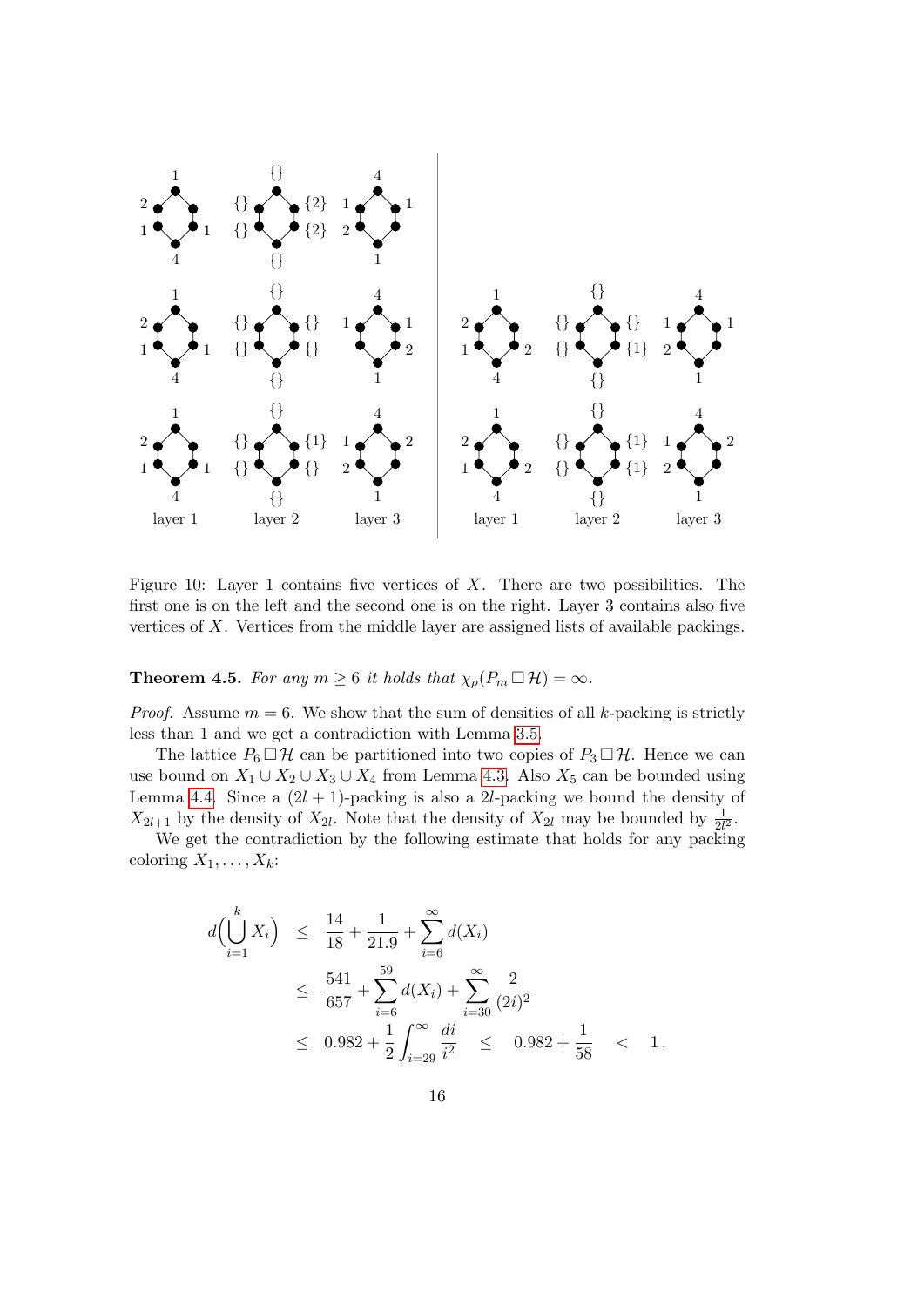

<span id="page-16-0"></span>Figure 11: Let layer 1 contain five vertices of  $X$  and layer 2 contain four vertices of X. They must look as depicted. Vertices of the third layer have assigned lists of possible colors. But there are only three with nonempty list.



<span id="page-16-1"></span>Figure 12: Three layers of hexagonal lattice. Black square corresponds to x. Black vertices correspond to vertices from  $N_2(x)$  and white vertices are at distance 3 from x.

Again, the exact value of the sum of the first 59 summands was determined by a computer program.  $\Box$ 

# 5 Conclusion

In our opinion the following related problems deserve further exploration:

- For which  $m \geq 2$  does the jump to infinity occur for  $\chi_{\rho}(P_m \Box \mathcal{H})$ ?
- Determine the exact value of  $\chi_{\rho}(\mathbb{Z}^2)$  as suggested by Goddard et al. [\[5\]](#page-17-1).
- Do planar cubic graphs have bounded packing chromatic number? (This question was proposed by  $R$ . Škrekovski.)